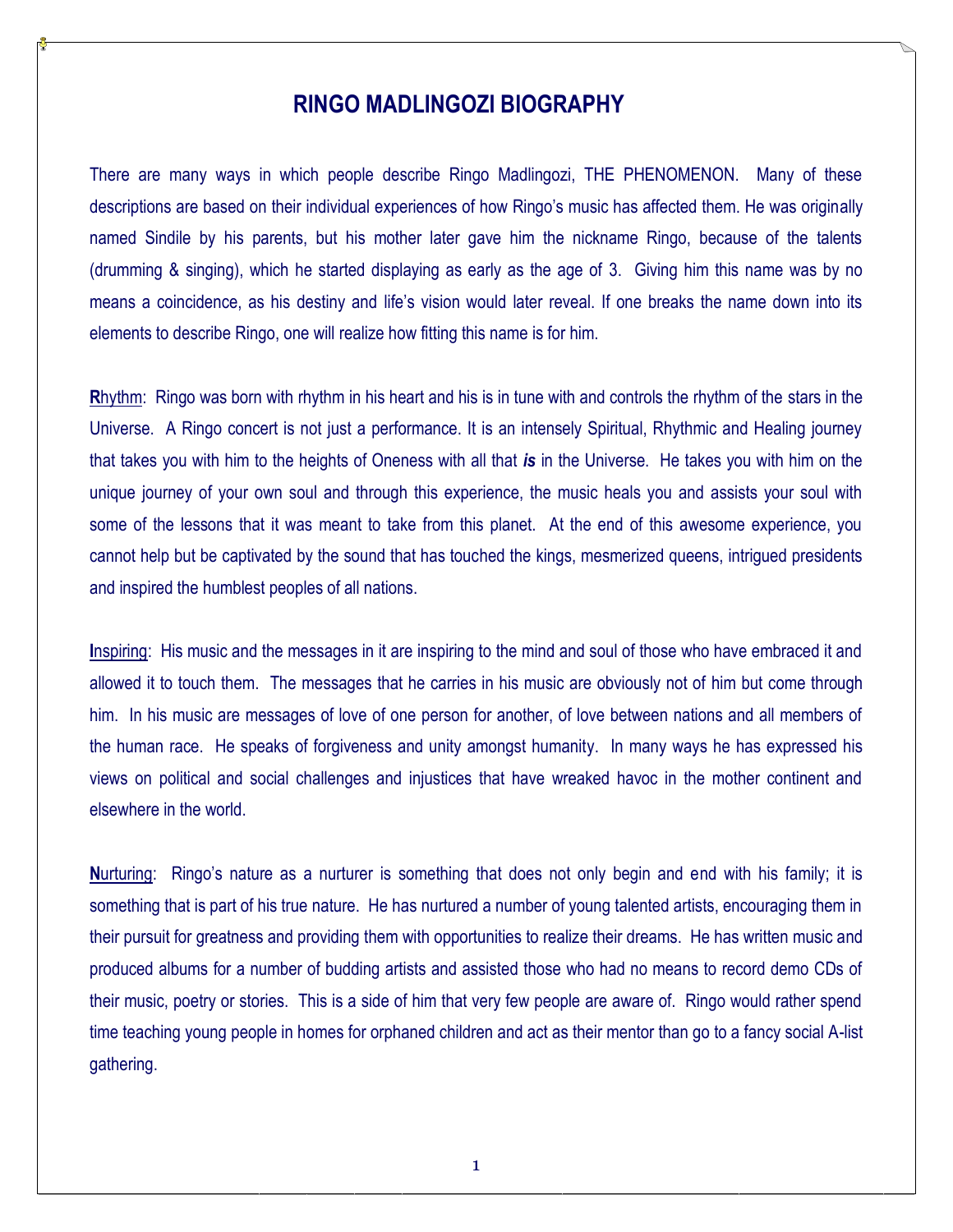Sometimes some of these children stop seeing him as their idol, as he starts getting involved in their lives and demonstrates genuine interest in their education and welfare. They end up seeing him as a parent of some sort and a lot of times Ringo battles to detach himself from these young people once they capture his heart.

**G**reat: Ringo believes that greatness is something that all human beings are born with. As a deeply spiritual person, he has embraced his own greatness and has allowed it to humble him. Despite the pressures of living in a society that has its own definition of greatness, he has never allowed himself to get caught up in it. He has responded to his true calling and vision; that of **'Using the wisdom, love and power of the universe to create music that will heal'**. In his own quest of being true to his authentic self, he has made music lovers to experience his life purpose, that of Comfort through his music. Part of Ringo's mission is to leave as a legacy of a rich cultural and musical heritage for generations that will live on this planet, long after his era.

**O**riginal: Originality is the only way one can describe him, as he has not allowed any external influences to define his sound and creativity. This gifted son of the soil has often created music in the same way that a channel would transmit messages from Spirit. His music often comes to him in dreams. Often when he awakes, he still remembers the melody and this either forms the foundation for the future song or will become the song. Sometimes rhythms will come to him and when he gets in the studio to record the song, he is so overcome by the song that he does not even remember singing the song during the recording. These moments are deeply emotional, physically and mentally draining for him. Songs such as Kuzolunga, Nkqo-Nkqo, Vuka Sula and others are examples of songs that result from such an experience. They are usually very inspirational and touch a lot of hearts.

To millions of his followers in South Africa, the African continent and the rest of the world, he is simply known as Ringo and to them there is only one Ringo; the one who set the country ablaze when he won the Shell Road to Fame contest with his friends and fellow band members, Peto back in 1986; the constant crowd-puller at musical events around the country, who remains a firm favourite across the country and the rest of the African continent and the world.

He later formed a group called Gecko Moon with Alan Cameron, a fellow Peto member. Their popular hit was Green-Green, which was a crossover track and was well received by music lovers.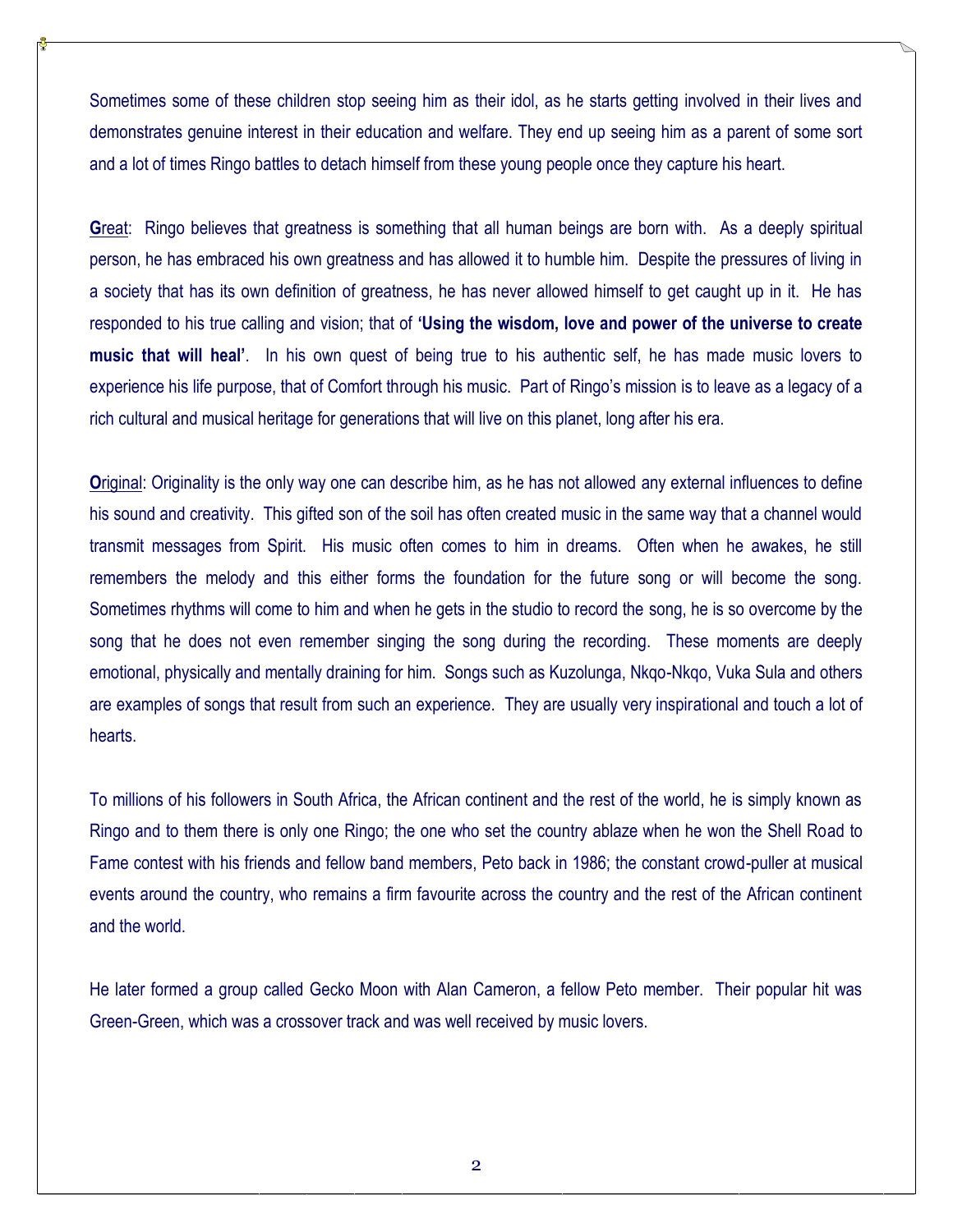Since his debut solo album, Vukani, which sold tens of thousands of copies, he has been unstoppable and moving up the music ladder. He has subsequently been nominated for and scooped multiple awards for his albums, the South African Music Awards (SAMA) and the Kora All African Music Awards, where, among others, he won the Best Male Artist in Southern Africa and the African continent Awards.

In the late 1990s he collaborated with internationally acclaimed group UB40 as part of the United Nations global AIDS awareness program, recording the Xhosa lyrics of "Cover Up". Brian Travers, UB40's saxophonist, describes Ringo's music as "fantastic"; this after listening to Ringo's previous release, "Buyisa".

In May 2003, a Ringo Live, best hits concert was recorded at the State Theatre in Pretoria, South Africa and released in both DVD and CD format in August of the same year. The Ringo Live CD reached multi-platinum status in sales, with the DVD reaching multi-platinum status.

The DVD was recently in the top five SA national charts and top ten international charts due to its excellent production quality.

In 2004 Ringo released an album titled "Baleka" which has thus far reached multi-platinum status and continues to sell. In that album, he worked with Dillon O'Bryan, the composer of the song 'Soul to Soul' by The Temptations and Bob Thiele Jnr.

His "Love Songs" album, a compilation was released on the 14 February 2006 reached gold status within the first month of its release.

Having established himself as a popular brand after 10 studio albums, 2 live CD/DVDs and one compilation album, Ringo is destined for greater things, as he works his way up the music ladder on his latest studio album. He remade the album recorded in his first solo venture as Gecko Moon and released it to a huge and warm reception. It reconnected him with his Gecko Moon and Peto fans and as a crossover album it won him new fans in Reggae, Rhythm & Blues and Pop music genres. As a producer, he has produced the world-renowned Miriam 'Mama Africa' Makeba and Durban Gospel greats Avante. Mama Africa's CD was nominated and received a number of local and international awards. He continues to compose and produce the music in all his albums.

Due to popular demand of the Ringo Live DVD and CD, Ringo has recorded a sequel, which is the Ringo Live2 recording in DVD and CD format in September 2006. In it he features Maskandi heavyweight, Mama Busi Mhlongo and Popstar, Thembisile Ntaka; rap's gentle giant, Hip-Hop Pantsula and Xhosa Spiritual Traditional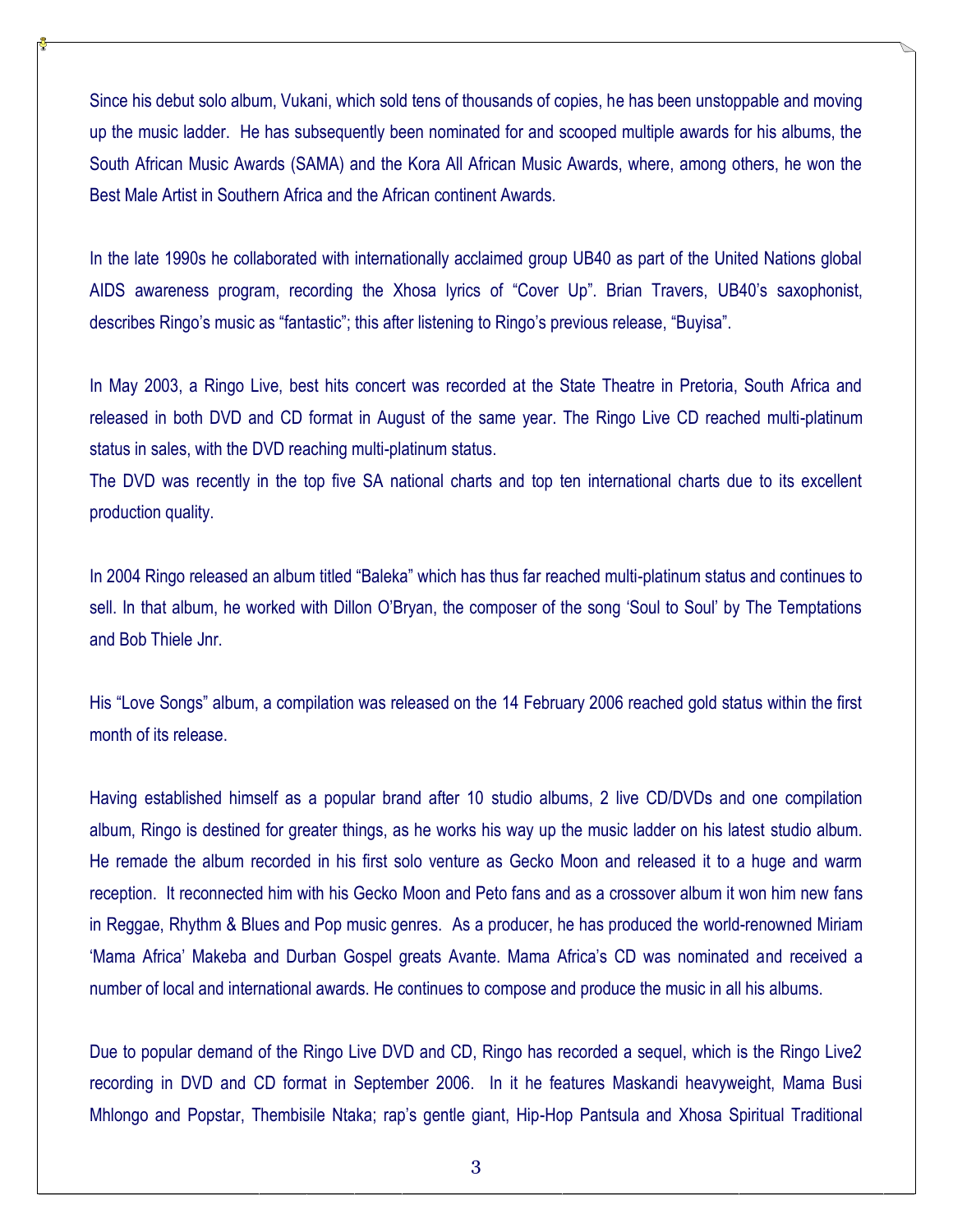artist, Ncumisa Bhonga. In 2006 Ndim Lo received multiple nominations at 2007's prestigious MTN SAMA Awards and the Ringo Live2 DVD also received a nomination. In 2008 he released a studio album Qhubeka, which received multiple nominations at the MTN SAMA awards. His latest offering Jayva Sbali recorded in 2010 has been making some waves throughout the country and was also nominated for the Best Contemporary album at the 2010 Metro awards.

#### **RINGO'S BACKGROUND:**

There are few South African artists as in tune with the "rhythm of their soul" as Sindile Ringo Madlingozi. From his debut solo release, *Vukani*, in 1996 to his latest offering, *Qhubeka,* Ringo – as this artist is affectionately known – has carved out a niche for himself as an artist, who is able to craft songs that are rooted in an authentic African voice yet appeal to a wide mass of people.

It wasn't always like this for this Gugulethu, Cape Town-born singer, producer and songwriter. It was a chance encounter with the renowned producer and head of Island Records, Chris Blackwell that changed the course of Ringo's creative life. "Blackwell chided me for not sticking to what I know best – my people, my language and my culture," Ringo says. "It was as if a bright light had been turned on in my mind and this led directly to the recording of my debut album, Vukani." The album marked a new direction for Ringo. Literally meaning "Wake Up" the album firmly rooted Ringo in the African pop genre, giving expression to the "ukuxhentsa" rhythms that had inspired the singer in his youth when he used to listen to "amagqirha" or traditional healers in his neighborhood and appreciate their rhythms. The addition of a contemporary sound whilst still being grounded in the tradition of the Xhosa guitar, cemented what has now become known as the "Ringo" sound. "It took 12 years to release an album that expresses the real me," Ringo says.

The sound has found its expression in several other releases, each one building on the success of the last. Among these are *Sondelani* (1997), *Mamelani* (1998) and *Into Yam'* (1999), Buyisa (2000), Ntumba (2002), Baleka (2004), Ndim Lo (2006), Qhubeka (2008) and the latest release Jaiva Sbali (2010). Ringo's albums have earned Ringo several awards including Best Male Vocalist in 1998 and 1999 at the South African Music Awards as well as Best Male Artist (Southern Africa) and Best Male Artist (South Africa) and Best Male Vocalist (African Continent) at the 1998 and 1999 Kora awards respectively.

His energetic live shows have earned Ringo much acclaim and – as this latest celebratory album Jayva Sbali shows, Ringo is still riding the high crest of his musical genius, experimenting with various rhythms and collaborations.

4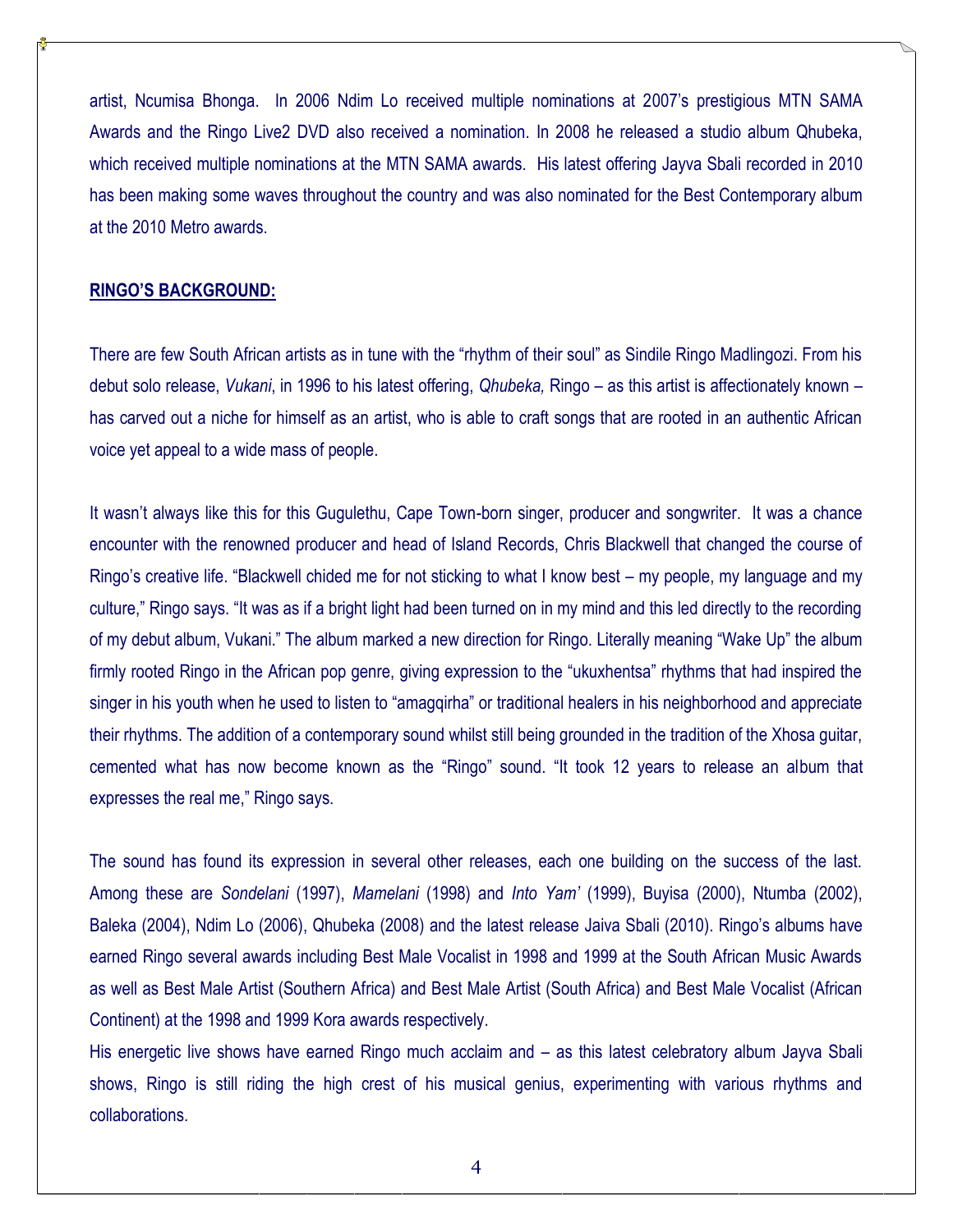In the live platforms Ringo has wowed audiences worldwide, from the European audiences who either attended or watched on their national television channels the North Sea Jazz Festival (Den Hague, Netherlands), UK sold out concerts and Festival de Jazz De Vitoria Gastteiz Airtel (Spain) by storm, and he has won the hearts of many music fans. He continues to spread his wings around the globe such as his 2004 stint in the United States that included the New Orleans Jazz Festival. He has performed in many other European countries such as United Kingdom, France, Netherlands, Spain and Germany. He has conquered almost all the parts of our continent and aspires to initiate collaborations that are meant to unite Africans in song.

## **Ringo's Mission & Vision**

Ringo's mission in life is, through his music, to preach about love, awake the spirit of togetherness and fill the hearts of those who are destitute with hope and belief of a better tomorrow. He also wishes to see a united society, striving for the betterment of all mankind without regard to one's race, religion, language, sexual orientation or creed.

Ringo's success in life is not material but his quest to touch many a heart and spread the message of love.

For Ringo every single day he strives to stay true to his life purpose, which is COMFORT. Through his music and social responsibilities, he manages to achieve this to a large degree.

His life vision is **'Using the wisdom of the universe to create music that will heal'**.

### **SOCIAL RESPONSIBILITIES:**

For the past few years, Ringo has been working with, or assisting in the following centres: Takalani Home for the Disabled in Soweto, Sinethemba Home in Benoni, Van Rijn Place of Safety in Benoni, Siyazigabisa Home of Hope in Thembisa and in Port Elizabeth, Enkuselweni Place of Safety. In Enkuselweni, Ringo works with the youth to motivate them and give financial assistance in the form of donations and benefit concerts. At Van Rijn he has been doing the same and assisting them with music training and together with Sindi Dlathu of Muvhango fame, they also coached the kids in Dance. He has assisted a few times with collecting clothes for and giving Christmas gifts to the children there. In Takalani home he has given some entertainment for the residents in the form of free unplugged sessions and gives food and financial donations whenever necessary.

At Sinethemba, he plays more of a guardianship role to the kids, as it is a fairly small home, with fewer kids. He guides and motivates the kids and accompanies them to their school functions, such as Matric Dances. He